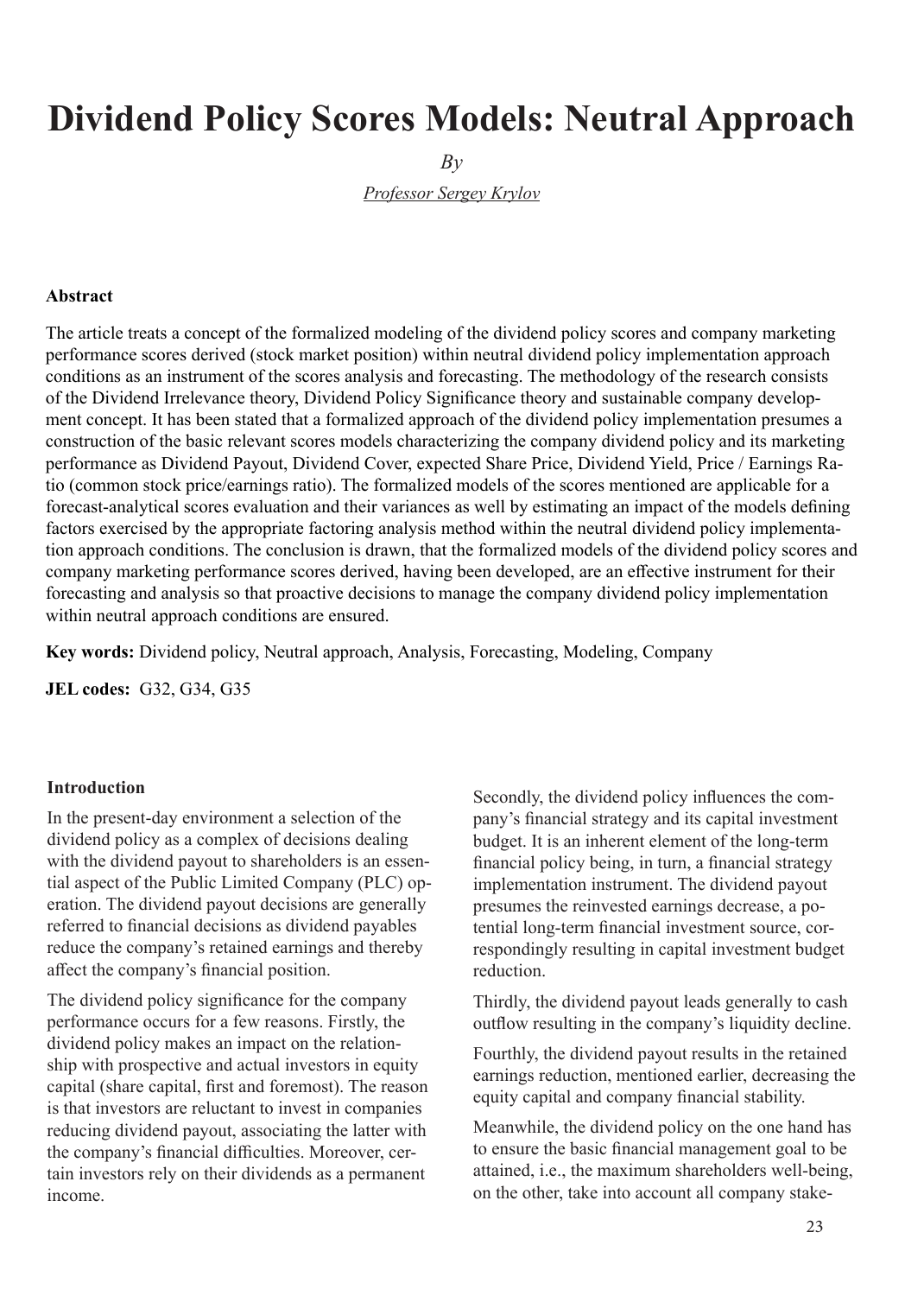holders' interests.

Therefore, an important role is paid to the formalized analysis and forecasting of the scores related to the requirements stated above.

## **Previous Research (Present-day State of the Problem)**

It should be noted, that the issue of dividend policy scores analysis and forecasting has been so far researched and covered in the relevant references, e.g., (Bernstein, 1993; Bernstein et al., 2001; Block et al., 2011; Brealey, 2017; Brigham, 1983; Brigham & Houston, 2015; Brooks, 2014; Helfert, 1994, 2001; Higgins et al., 2016; Knot, 1985; Lee & Finnerty, 1990; McLaney, 1992; Penman, 2004; Shim & Siegel, 2008; Subramanyam, 2014; Van Horne, 1989; Van Horne & Wachowicz, 2009; Watsham & Parramore, 2004).

Generalizing and classifying their views we present the key scores employed to analyze and forecast the company dividend policy as they form a sufficiently important company marketing performance scores subgroup (stock market position) as seen in Table 1:

**Table 1.** *Key Scores of the Company Dividend Policy Analysis and Forecasting*

Share Price/Dividend) feature both the company dividend policy and their common stock investment attractiveness for potential investors.

Since the company common stock investment attractiveness is set by the company dividend policy so to analyze the dividend policy the scores of the first group are considered to be the basic ones.

The estimated ratio values in Table 1 are analyzed in their dynamics compared with the plan and other issuers. The final analysis concludes the company dividend policy efficiency degree (the most efficient, generally efficient, and non-efficient) and the change causes. Such factors as company growth rate, dividend limitations stipulated by the contract, company performance efficiency, and its income stability, retained control over the company activity, debt-to-equity ratio, external financial sources availability, the company age and its performance scale are referred to as the changing causes.

The ratio values forecasting from Table 1 are executed by the anticipated numerator and denominator values considered as the basic factors setting the ratios values.

Furthermore, the analysis and forecasting by the

relevant determined factoring models construction enables one to determine the dividend policy scores impact on the basic company performance scores, foremost, Price / Earnings Ratio.

Price / Earnings Ratio is a certain common stock demand indicator featuring investment attractiveness, to be used in inter-business comparisons in contrast to Earnings per Share. Generally known, the Earning per Share gain gives rise to the Share Price. The opti-

*Note*: Compiled by the author of this paper

The key scores of the company dividend policy analysis presented in Table 1 may be divided into two groups.

The scores of the first group (Dividend Payout, Dividend Cover, Equity Profit, Preferred Dividend Coverage and Common/Preferred Dividend) characterize exclusively the company dividend policy.

The scores of the second group (Dividend Yield,

mum is the situation when the Share Price increase exceeds its Earnings per Share, the Price / Earnings Ratio growing. That is why the score significance lies finally in the attainment of the basic company financial management (public limited company) goal – maximum increase of Share Price.

|                                               | Estimation formula   |                                  |  |  |
|-----------------------------------------------|----------------------|----------------------------------|--|--|
| Score.                                        | Numerator            | Denominator<br>Earning per Share |  |  |
| Dividend Payout (formula 1)                   | Dividend             |                                  |  |  |
| Dividend Payout (formula 2)                   | Dividends            | Net income                       |  |  |
|                                               |                      |                                  |  |  |
|                                               |                      | Preferred Dividends              |  |  |
| Dividend Cover                                | Earnings per Share   | Dividend                         |  |  |
| Dividend Yield                                | Dividend             | <b>Share Price</b>               |  |  |
| Share Price/Dividend                          | <b>Share Price</b>   | Dividend                         |  |  |
| Equity Profit                                 | Common and Preferred | Net Income                       |  |  |
|                                               | Dividends            |                                  |  |  |
| Preferred Dividend Coverage                   | Net Income           | Preferred Dividends              |  |  |
| Common/Preferred Dividend                     | Dividends            | Preferred Dividends              |  |  |
| Corners Commitation to make match of the more |                      |                                  |  |  |

|  | cy Analysis and Forecasting |  |       |
|--|-----------------------------|--|-------|
|  |                             |  | Estim |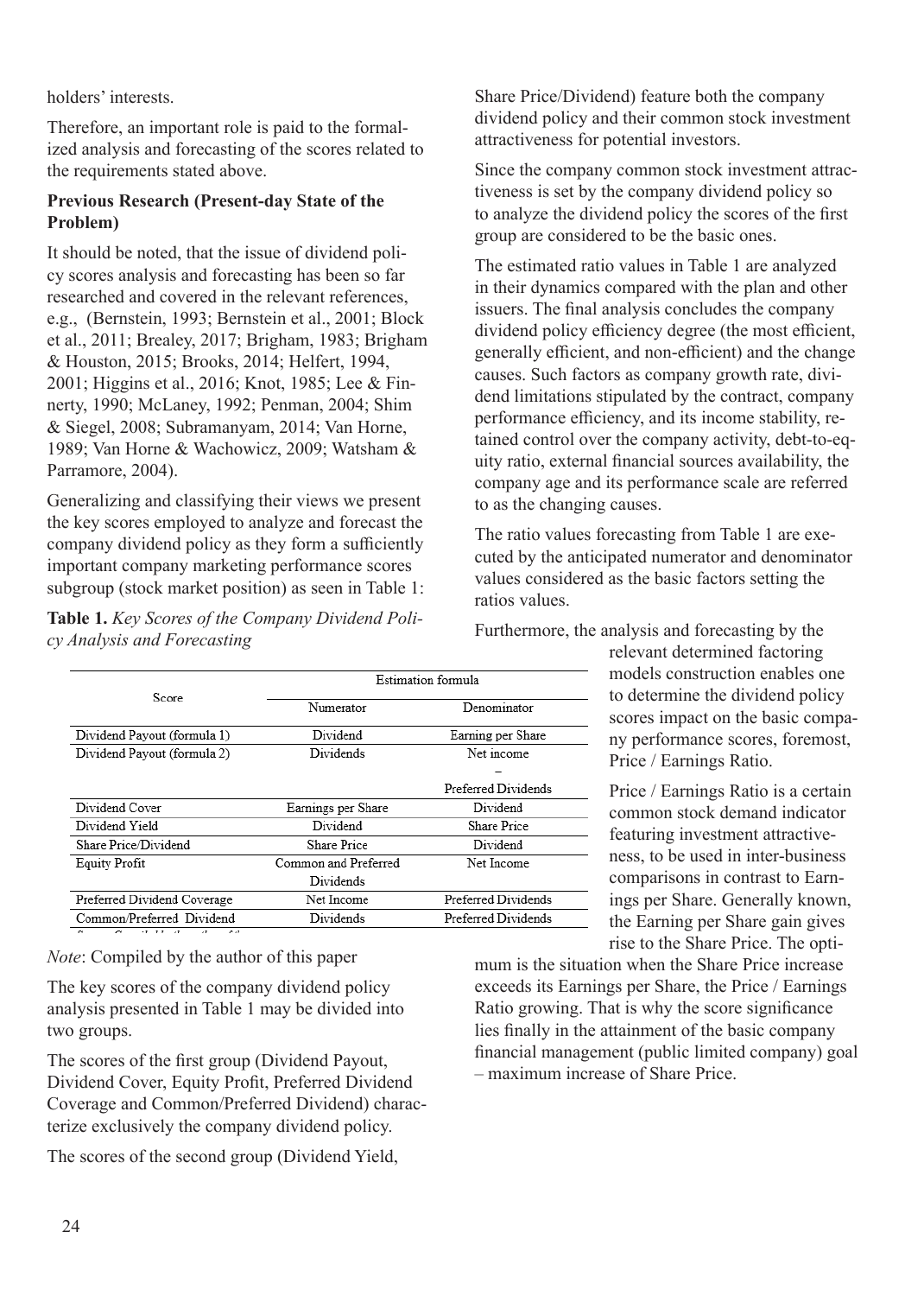A factoring model of Price / Earnings Ratio is constructed as follows:

$$
p/E = \frac{P}{E} = \frac{P}{D} * \frac{D}{E} = \frac{DP}{DY} = \frac{\frac{CD}{NP \cdot PD}}{DY} = \frac{\frac{PD}{PP \cdot 1}}{DY} = \frac{DCD}{(CPD \cdot 1) * DY}
$$

(1)

where  $P/E - Price / Earnings Ratio;$ 

DCD – Common/Preferred Dividend;

CPD – Preferred Dividend Coverage;

- DP Dividend Payout;
- DY Dividend Yield;
- P Share Price;
- E Earnings per Share;

D – Dividend;

CD – Dividends;

PD – Preferred Dividends;

NP – Net Income.

The factoring model bears a certain economic sense. Formula 1 reflects a sufficiently complex dependence of the company common stock investment attractiveness upon its basic dividend policy scores evaluation: Common /Preferred Dividend, Preferred Dividend Coverage and Dividend Yield. Obviously the first ratio growth comes to the company common stock investment attractiveness and Price / Earnings Ratio rise correspondingly. As for the second ratio it should be considered as a certain restraining factor of the Price / Earnings Ratio growth. However, the latter is needed since Preferred Dividend Coverage, characterizing company ability to pay dividends out and its decrease, may cause market Preferred Share Price decline affecting, in turn, Share Price. The third ratio falling down involves paradoxically common stock investment attractiveness rise and Price / Earnings Ratio going up correspondingly. When the Dividend Yield reduction results from the exceeding Share Price growth compared with the Dividend Payout the company common stock investment attractiveness increases. To estimate the factors causing the changes of the Price / Earnings Ratio variances the relevant factoring analysis method is applied.

The factoring Price / Earnings Ratio model serves as its forecasting value instrument based on the anticipated values of the defining ratio factors.

Relying on the company dividend policy analysis and forecasting results the management decisions are worked out. It should be noted that the dividend policy involves generally the common stock since the preferred dividend yield is most often (although not always) fixed.

The main kinds (methods) of dividend policy refer (Block et al., 2011; Brealey et al., 2017; Brigham, 1983; Brigham & Houston, 2015; Knot, 1985; Lee & Finnerty, 1990; McLaney, 1992; Shim & Siegel, 2008; Van Horne, 1989; Van Horne & Wachowicz, 2009):

1. A stable dividend policy assumes regular longterm unaltered dividend payout furthered by an increase in case of successful company performance. The dividend policy of the kind approved by most investors facilitates maximum Share Price demonstrating the stable company financial position. In addition most investors rely on the stable dividend as a permanent income.

2. A permanent dividend payout policy provides unaltered value for a longer period of time. That dividend policy is not approved by investors and does not promote maximum Share Price because the Earnings per Share decline come from the dividend falling down. Moreover, if the company lacks net income dividends are not paid out.

3. A compromising dividend policy (between the previous two) anticipates a permanent small dividend payout with an increase during better years in terms of income. The dividend policy is not totally approved by investors and does not ensure maximum Share Price since the dividend volume uncertainty is continued.

4. A residual dividend policy presumes dividend payout, and the company investment requirements to have been satisfied. The dividend policy is approved by investors should essential Share Price occurs due to likely profitable investment projects implementation.

Having generalized the views of the previous researches covering a present-day state of the problem considered in the article we transfer to the methodology of the research.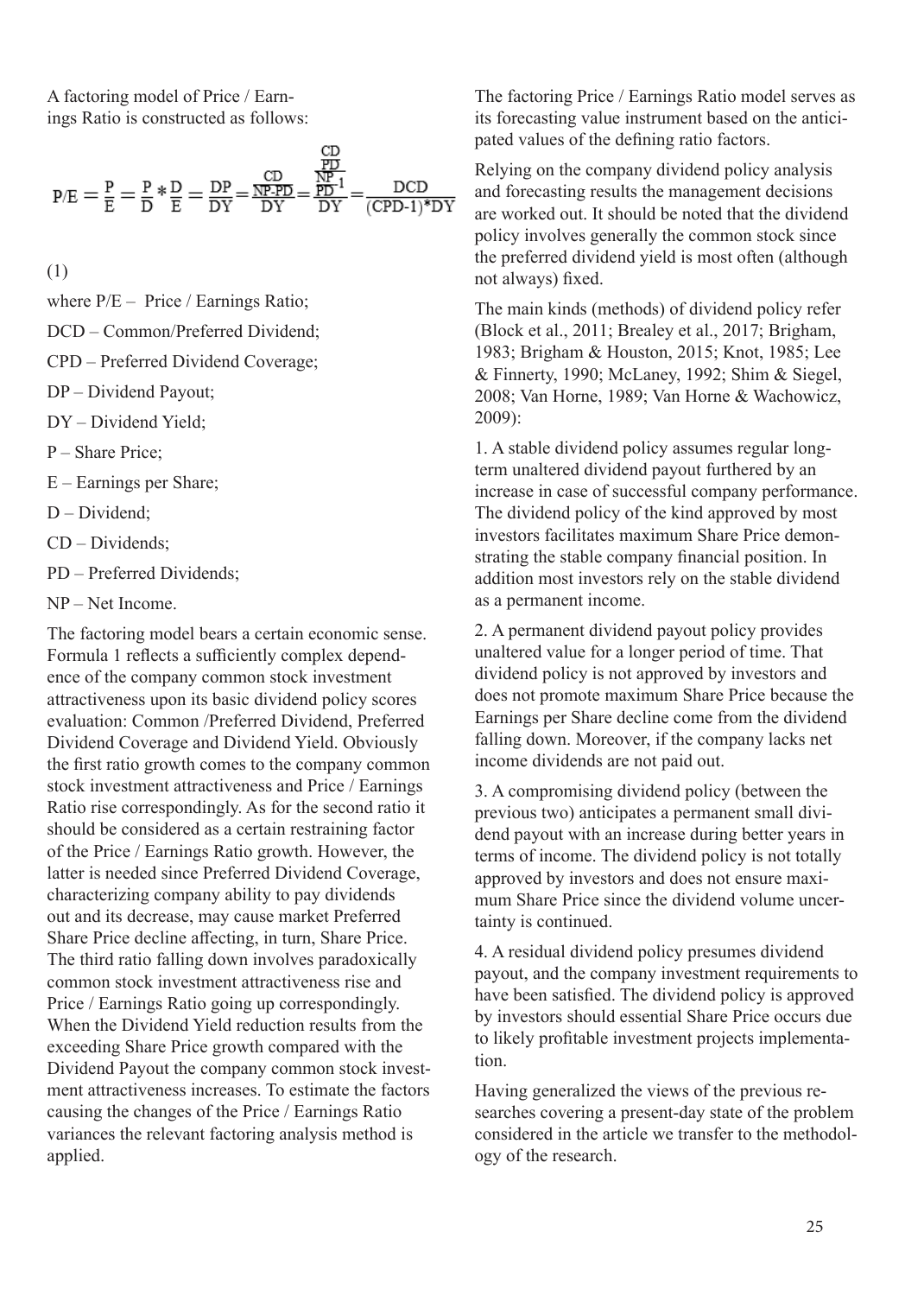## **Methodology of Research**

The methodology of the research, the results being presented in the paper, is based on the following concepts:

- 1) Dividend Irrelevance theory;
- 2) Dividend Policy Significance theory;
- 3) Sustainable company development concept.

The "corner stone" of the dividend policy defining its kinds (methods) is, in the end, the ratio between common stock dividend and earnings per share (Dividend and Net Income and Preferred Dividend net) that makes Dividend Payout (or Dividend Cover in inverse proportion to it) the most important score for the dividend policy analysis.

The value estimation results depend, for the most part, on the dividend policy implementation approach selected: passive or active (Van Horne, 1989; Van Horne & Wachowicz, 2009).

A passive dividend policy implementation approach or Dividend Irrelevance theory developed by Miller and Modiliani (1961), implies, the Dividend Payout, with the set investment decisions choice, being a mere part of a general picture of no impact on the investors' well-being. Miller and Modiliani (1961) consider a company value to be defined exclusively by its assets yield or its investment policy rather than Equity Profit and retained earnings.

In other words the dividend payout presents a "passive balance" left after the company investment projects funding. The dividend payout value changes periodically in accordance with the variation of the investment projects number acceptable by the company management. Should the company run a huge number of beneficial projects then the dividend payout would likely equal zero. Vice versa, a lack of profitable investment opportunities would drive the dividend payout to 1. The dividend payout value would fall from 0 to 1 for any intermediate situation (Van Horne, 1989). The shareholders seem to be indifferent to the factor of their well-being improvement either dividend or fair value rise owing to the company investment projects implementation.

A formalized picture of the passive dividend policy approach is the James E. Walter model (Walter, 1956) considered to be the first, and favorable in terms of its simplicity and visualization:

$$
p{=}\ \frac{D{+}\frac{r}{\rho}{}^*(E{-}D)}{\rho}
$$

(2)

where  $P$  – forecast Share Price,

D – Dividend,

E – Earnings per Share,

r – Investment company profitability,

ρ – market capitalization level (an average market discount rate employed to determine expected cash flows).

Under the active dividend policy approach or Dividend Policy Significance theory proposed by Gordon (1963) and Lintner (1962) the dividend payout decisions play an essentially active role. The thing is that in conditions of uncertainty inherent in practically any company activity in market environment it does matter for the investors whether they obtain their income in the form of dividends or Share Price rise. The dividend payout provides a sense of certainty to the shareholders since the dividends are referred to current income rather than capital gain in the future. That is why the investors are concerned about the factors improving their well-being: dividend or Share Price gain due to the company investment projects implementation. Moreover, if potential investors prefer earlier uncertainty settlement they will be prepared to pay a higher Share Price entitling higher dividend (Van Horne, 1989).

The formalized reason in favor of the active dividend policy implementation is the economic growth model by Gordon (1959):

$$
P_0 = \frac{D_1}{k \cdot g} = \frac{D_0^*(1 + g)}{k \cdot g}
$$

(3)

where P0 – forecast current (theoretical) share value at zero moment,

D1 – expected future period Dividend,

D0 – present period Dividend,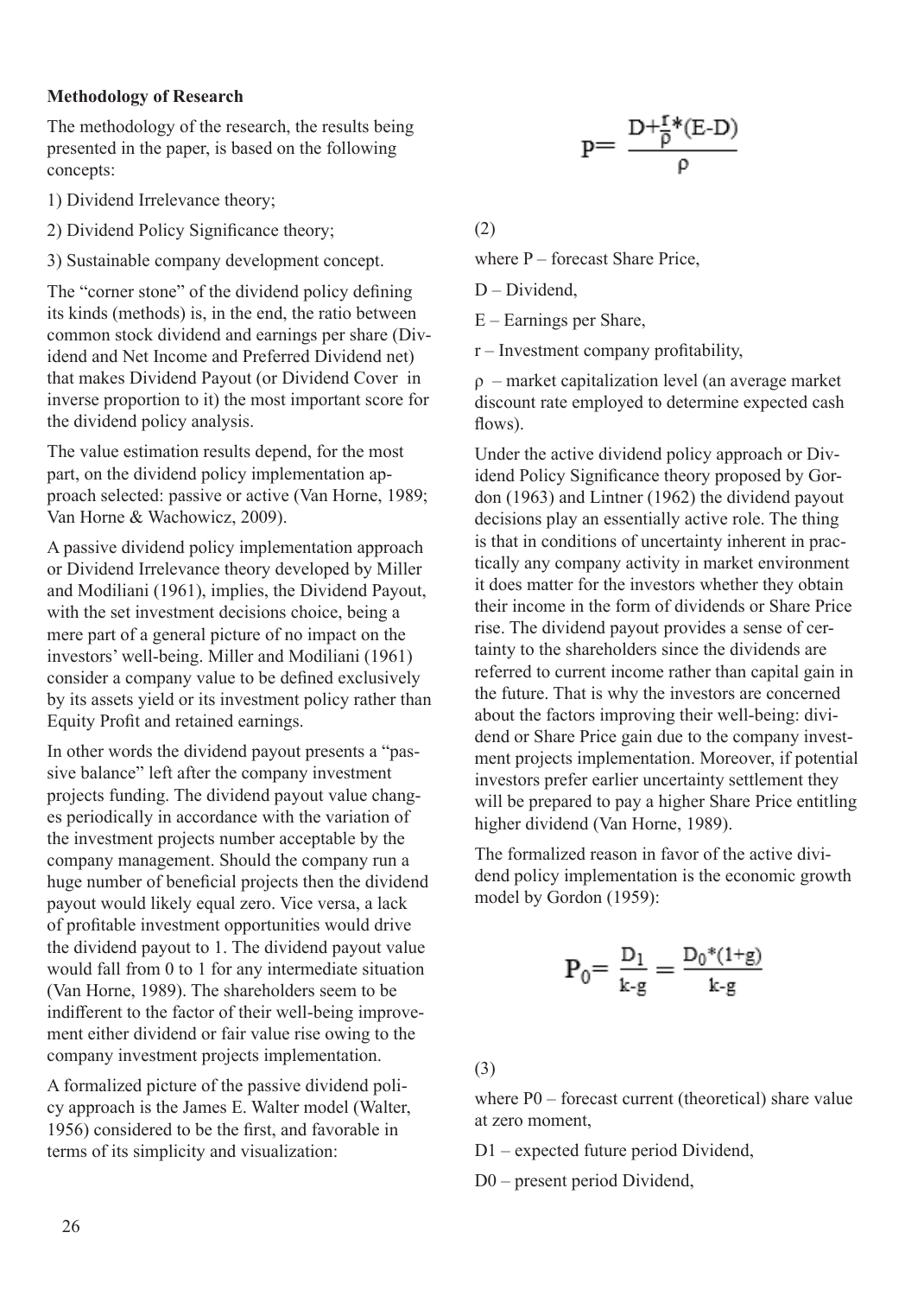k – acceptable discount rate (Equity Profit stipulated by investors),

g – Dividend growth rate (taken as constant in time).

The previous models (2) and (3) are considered as formalized instruments of the dividend policy forecasting and management within active and passive implementation approaches defining the relevant criteria (Van Horne, 1989; Van Horne & Wachowicz, 2009).

The following criteria provide a sufficiently distinct definition of the passive dividend policy:

1) A need for accounting of the company financial requirements and financial budget accuracy;

2) A necessity for the required company liquidity to be retained;

3) A consideration of the opportunity for debt capital employment at beneficial terms;

4) A research of the dividend payout change impact on other share prices in the industry;

5) A need for taking into account potential investors expectations;

6) A necessity for retaining control over the company;

7) A need for taking into account dividend limitations stipulated by the contracts.

The active dividend policy is to presume a kind of confidence on the part of shareholders towards the company anticipating a part of the dividend to be reinvested at their free-will. It should be taken into account that the company dividend policy is to provide both maximum shareholders well-being and its stakeholders' interests (suppliers, customers, employees, government) so that a sustainable company development is ensured in the long run providing a long-term company value (Dunphy et al., 2007; Freeman, 2010; Friedman & Miles, 2006).

The sustainable company development implies its efficient long-term continued performance capability defined by the availability of effectively utilized appropriate resources and is featured by:

1) A stable output and sales growth (products, services);

2) A continued company investment activity;

3) A steady innovative company activity.

It is important that a problem of the sustainable

company development is to be solved by means of the appropriate software to be developed. The researches are being run internationally to develop recommendations for compiling integrated reports about sustainable company development, the most complete are GRI standards (Global Reporting Initiative), aimed at the "triple outcome"(Triple Bottom Line): company economy, environmentally safe production and social responsibility (Global Reporting Initiative (GRI), 2013).

Having briefly described the methodology of the research, the results being presented in the article, the author comes to its detailed discussion.

## **Results**

The postulated previous statement that the dividend policy is to facilitate the achievement of the basic financial management goal – maximum shareholders well-being, on the one hand, take into account other company stakeholders on the other, so that a sustainable company development is ensured in the long run. The balance is to be attained between passive and active approaches within the so-called neutral dividend policy implementation approach that considers both the need of the financially beneficial investment projects and dividend payout to company shareholders (non-residual principle) driving its common stock to maximum Share Price.

Formalization of the neutral dividend policy implementation approach assumes appropriate models construction of Dividend Payout, Dividend Cover and Expected Share Price.

To construct the models of the Dividend Payout, Dividend Cover let us set the Expected Share Price estimated under D. E. Walter's model (2), equal to that determined under M. Gordon's model for the economic growth (3) of the forecast current (theoretical) Share Price gain at zero moment; anticipating that a current expected dividend complies with its Share Price (Van Horne) essential for the Stock Market condition:

 $P=P_0$ ,

(4)

entering a common symbol for a Dividend as  $D (D =$  $D_{0}$ ).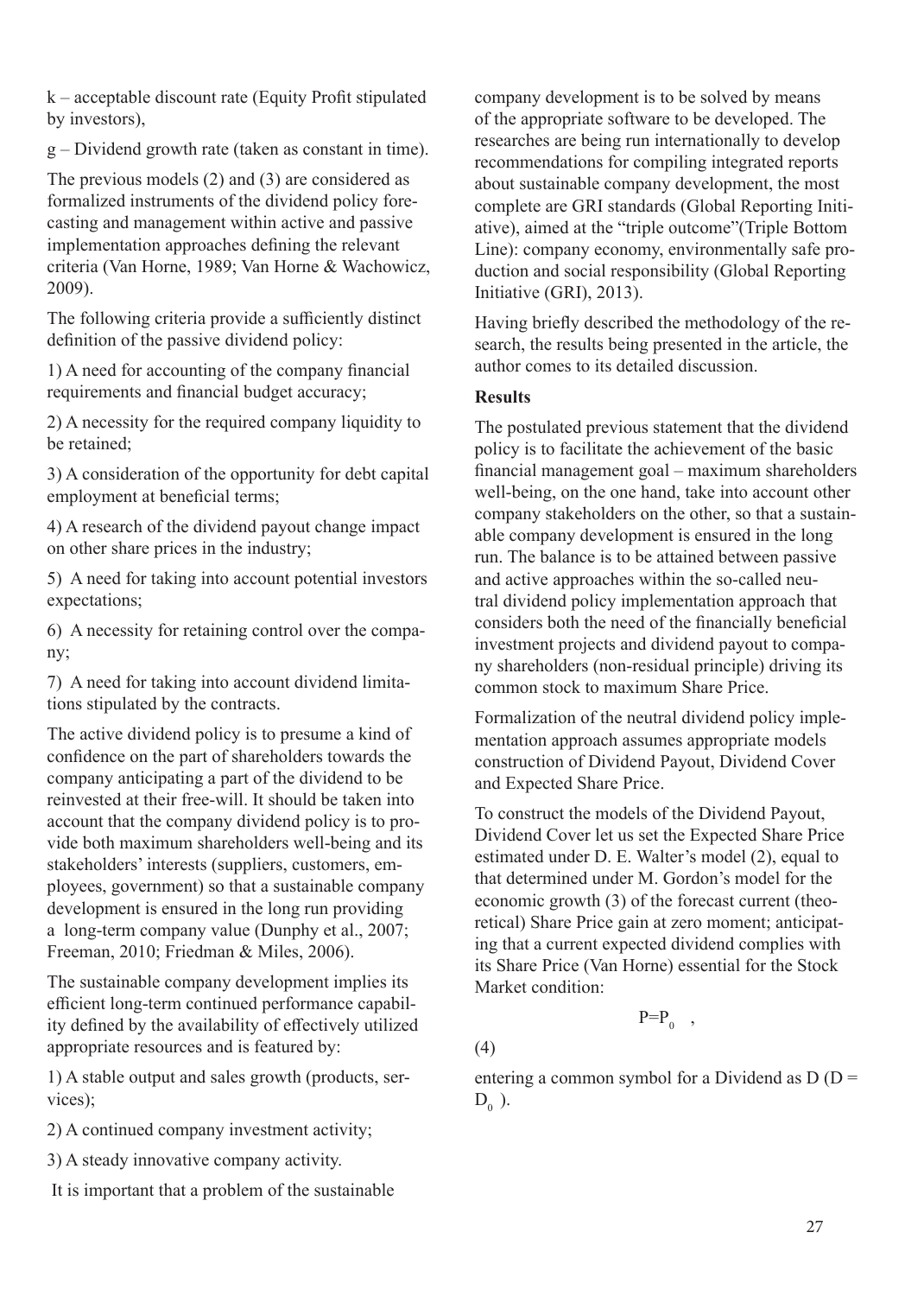We obtain the following equation:

$$
\frac{D^{+\frac{r}{p}*}(E\text{-}D)}{\rho}=\frac{D^*(1\text{+}g)}{k\text{-}g}
$$

(5)

By a number of transformations in formula (5) we get the Dividend Payout (DP) and Dividend Cover (DC) models:

$$
DP = \frac{D}{E} = \frac{\frac{r}{\rho}}{\frac{\rho^*(1+g)}{k \cdot g} + \frac{r}{\rho}1}
$$

(6)

$$
DC = \frac{E}{D} = (\frac{\rho^*(1+g)}{k \cdot g} - 1) * \frac{\rho}{r} + 1
$$

(7)

The formulae (6) and (7) demonstrate that in the neutral dividend policy implementation conditions the Dividend Payout and Dividend Cover are influenced by the following factors: investment company profitability, market capitalization level, Equity Profit required by investors and Dividend gain rate taken as constant in time. The Dividend Payout growth and Dividend Cover decrease correspondingly would be facilitated by the increase of the investment company profitability and Equity Profit required by investors, Dividend gain rate and market capitalization level fall as well. And vice versa the Dividend Payout decline and Dividend Cover rise would result from the decrease of the investment company profitability and Equity Profit required by investors, Dividend gain rate and market capitalization level drop. The estimation of the defining factors impact on the outcome scores variances in the models (6) and (7) is exercised with the relevant factoring analysis methods.

The Dividend Payout (formula 6) and Dividend Cover (formula 7) models having been constructed by the author of the article might be applied for the forecasting-analytical ratios values estimation within the neutral dividend policy implementation conditions. Other dividend policy scores analysis (e.g, common stock profitability (Dividend Yield)) and company market performance (e.g. Share Price) might be estimated with the models as well.

To construct a Share Price model let us express Dividends from D.E.Walter model (formula 2) and present-day period Dividend from the economic growth model by M.Gordon (formula 3) as follows:



(8)

$$
D_0{=}\frac{P_0{^*\!(k\text{-}g)}}{1{^+g}}
$$

## (9)

Then let us make Dividend from the D.E.Walter model (formula (8)) equal to the present-day period Dividend from the economic growth model by M.Gordon (formula (9)):

 $D=D_0$ ,

(10)

entering a common symbol for a Share Price expected, i.e., balanced to a specific investor position as P  $(P = P_0).$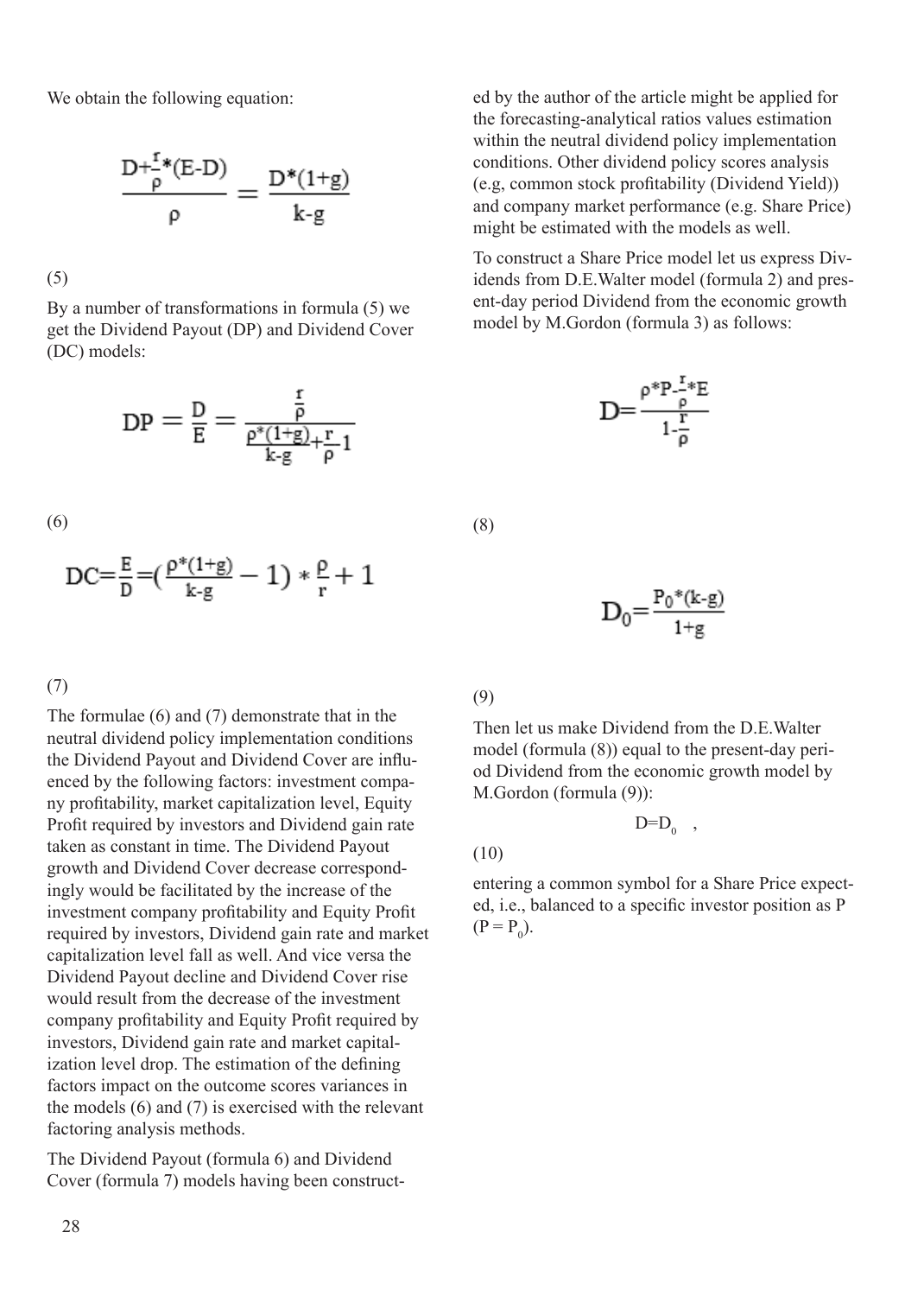Thus we get an equation:

$$
\frac{\rho^* P_{-\rho}^{-\frac{r}{\rho}*}E}{1-\frac{r}{\rho}} = \frac{P^*(k-g)}{1+g}
$$

(11)

obtaining the expected Share Price model:

$$
P=\frac{\frac{r}{\rho}*E}{\rho-(k-g)*\frac{1-\overline{p}}{1+g}}
$$

(12)

Under formula (12) within the neutral dividend policy implementation conditions the expected Share Price is impacted by the following factors: the investment company profitability, market capitalization level, Dividend, Equity Profit required by investors and Dividend gain rate taken constant in time. The expected Share Price gain would be facilitated by the increase of the investment company profitability, Equity Profit required by investors, Dividend and slower Dividend gain rate and market capitalization level growth. Vice versa, the expected Share Price drop would result from the decline of the investment company profitability, Equity Profit required by investors and the rise of the Dividend gain rate and market capitalization level growth. The estimation of the defining factors impact on the outcome scores variances in the model (12) is exercised with relevant factoring analysis methods.

The expected Share Price model (formula 12) obtained by the author might be employed for the forecasting-analytical estimation of the company's market performance and investment attractiveness ratios values within the neutral dividend policy implementation conditions. Other dividend policy scores analysis (e.g, Dividend Yield) and company market performance (e.g. Price / Earnings Ratio) might be estimated with the models as well.

Thus within the neutral dividend policy implementation conditions and based on the prior entered

conventional symbols the following Dividend Yield and Price / Earnings Ratio models might be formed:

$$
DY{=}\frac{D^* \rho -(k\text{-}g)*\frac{1\frac{r}{\rho}}{1+g}}{\frac{r}{\rho}*E} {=}\frac{DP^* \rho -(k\text{-}g)*\frac{1\frac{r}{\rho}}{1+g}}{\frac{r}{\rho}} \\\ (13) \\ p/E {=}\frac{DCD^*\frac{r}{\rho}*E}{(CPD\text{-}1)*D^*\rho -(k\text{-}g)*\frac{p}{1+g}} {=(CPD\text{-}1)*\rho -(k\text{-}g)*\frac{p}{1+g}} \\\ (CPD\text{-}1)*D^*\rho -(k\text{-}g)*\frac{p}{1+g}}{(CPD\text{-}1)*\rho -(k\text{-}g)*\frac{p}{1+g}}
$$

(14)

According to formula (13) within the neutral dividend policy implementation conditions the Dividend Yield is defined by the following factors: the Dividend Payout (i.e., Dividend and Earnings per Share ratio), market capitalization level, Equity Profit required by investors and Dividend gain rate taken constant in time. The Dividend Yield gain is ensured by the increase of the Dividend Payout (i.e., Dividend and Earnings per Share ratio), market capitalization level, Dividend gain and the drop of the investment company profitability and Equity Profit required by investors. The Dividend Yield decline is caused by the fall of the Dividend Payout (i.e., Dividend and Earnings per Share ratio), market capitalization level, Dividend gain and the rise of the company investment profitability and Equity Profit required by investors. The estimation of the defining factors impact on the outcome scores variances in the model (13) is exercised with corresponding factoring analysis methods.

The Dividend Yield model (formula 13) formed by the author of the article might be applied for the forecasting-analytical ratios values estimation within the neutral dividend policy implementation conditions and some other company market performance scores (e.g., Share Value) estimated with the model as well.

Under the formula (14) within the neutral dividend policy implementation conditions the Price / Earnings Ratio depends on such factors as Dividend Cover (i.e., Dividend and Earnings per Share ratio),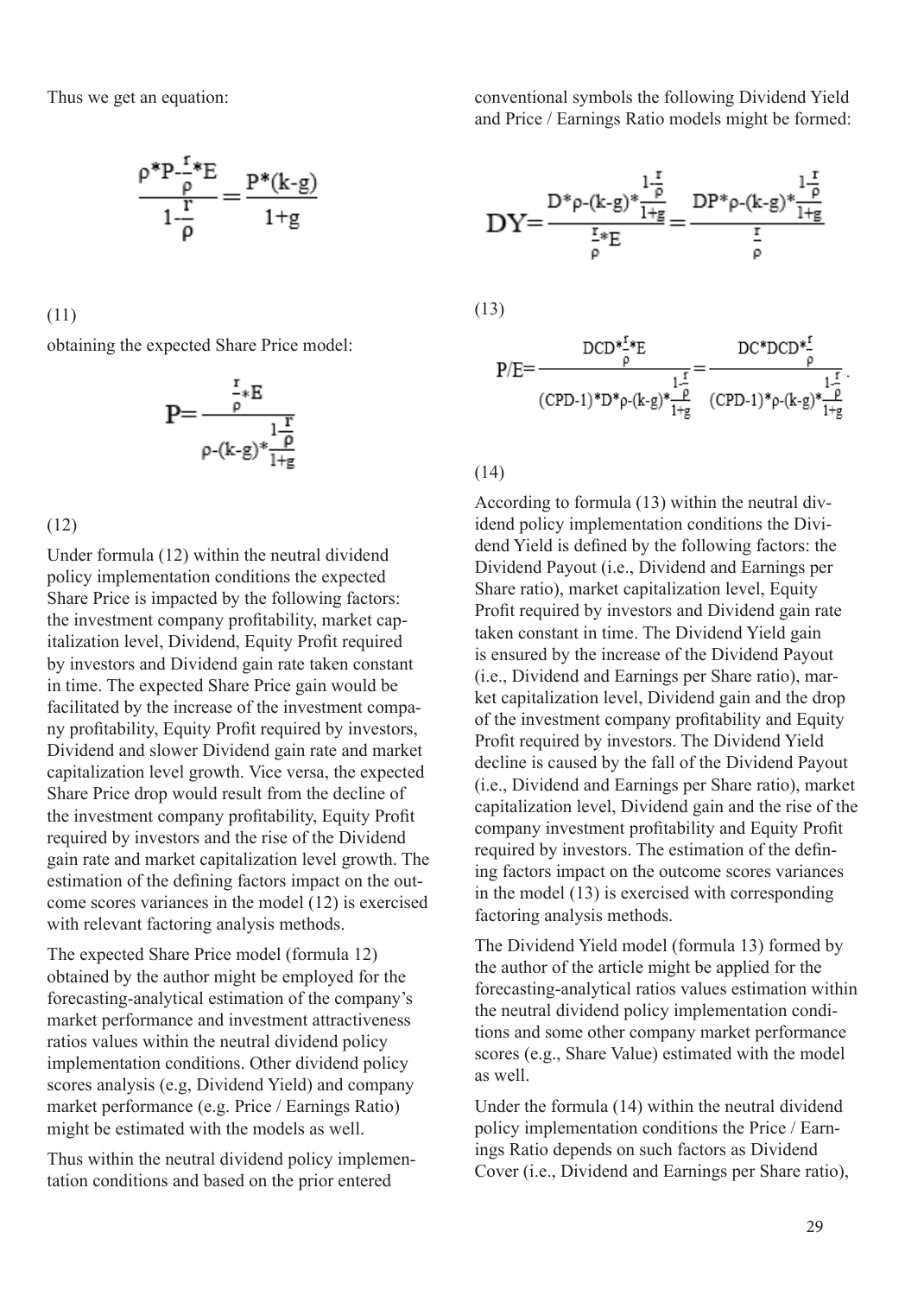Common/Preferred Dividend, investment company profitability, market capitalization level, Preferred Dividend Coverage, Equity Profit required by investors and Dividend gain rate taken constant in time. The Price / Earnings Ratio is encouraged by the increase of the Dividend Cover (i.e., Earnings per Share and Dividend ratio), Common /Preferred Dividend, the company investment profitability and Equity Profit required by investors and the decrease of the company market performance level, Preferred Dividend Coverage and Dividend gain rate. The Price / Earnings Ratio decline is driven by the fall of the Dividend Cover (i.e., Earnings per Share and Dividend ratio), Common/Preferred Dividend ratio, company investment profitability, Equity Profit required by investors and the growth of the market capitalization level, Preferred Dividend Coverage and Dividend gain rate. The estimation of the defining factors impact on the outcome scores variances in the model (14) is exercised with the relevant factoring analysis methods.

The Price / Earnings Ratio model (formula 14) under the author of the paper might be employed for the forecasting-analytical ratio values estimation characterizing the company market performance within the neutral dividend policy implementation conditions depending in the key scores.

The forecast values of the company dividend policy and market performance scores obtained above with the formulae  $(6)$ ,  $(7)$ ,  $(12)$ ,  $(13)$  and  $(14)$  might be analyzed by specific stakeholders interested in the sustainable company development, the results presenting a forecasting evaluation of the dividend policy management efficiency level (large, significant, essential, or fairly small).

A practical application example of the models (6),  $(7)$ ,  $(12)$ ,  $(13)$  and  $(14)$  developed by the author presents forecasting of the corresponding annual data of Gamma PLC within the neutral dividend policy implementation conditions, the company name having been changed.

 Model (6). Gamma PLC last year-end data are as follows: r=0.239, *i.е.* 23.9%; "ρ=0.153" , *i.е.* 15.3%; k=0.12, *i.е.* 12%; g=0.05, *i.е.* 5%, then in the conditions DP=0,547, *i.е.* 54.7%. Hence within the neutral company dividend policy approach conditions at year-end data the Dividend Payout is expedient to be set at the level of 54.7%. Today under Gamma PLC dividend policy its Dividend Payout equals 25%.

Model (7). The last year Gamma PLC bottom line data were measured as: r=0.239, *i.е*. 23.9%; "ρ=0.153" , *i.е*. 15.3%; k=0.12, *i.е.* 12%; g=0.05, *i.е.*  5%, then in the conditions DC=1.829. The estimations show that within the neutral dividend policy approach conditions at year-end company data the Dividend Cover is needed to be set at the level 1.829. Currently under Gamma PLC dividend policy its Dividend Cover equals 4.

Model (12). Under the last year-end bottom line data Gamma PLC reported the following: r=0.239, i.е. 23.9%; "ρ=0.153" , *i.е.* 15.3%; k=0.12, *i.е.* 12%; g=0.05, *i.e.* 5%; E=157.48 rubles then in the conditions P=1294.73 rubles. According to the estimation in the neutral dividend policy approach conditions the company has to reach the Share Price up to 1294.73 rubles. At present the Share Price of Gamma PLC equals around 1019-1039 rubles.

Model (13). Gamma PLC reported the following last year data: r=0,239, *i.е.* 23.9%; "ρ=0.153" , *i.е.* 15.3%; k=0.12, *i.е.* 12%; g=0.05, *i.е*. 5%; DP=0.547, then in the conditions  $DY=0.077$ , i.e. 7.7%.

 The estimation clarifies that within the neutral dividend policy approach conditions under the year-end figures the company is to attain the Dividend Yield at the level of 7.7%. Today the Dividend Yield for Gamma PLC measures 6.5%.

Model (14). Gamma PLC last year-end data are as follows: r=0.239, *i.е.* 23.9%; "ρ=0.153" , *i.е.* 15.3%; k=0.12, *i.е.* 12%; g=0.05, *i.е.* 5%; DC=1.829, DCD=23, CPD=60, then in the conditions P/ E=7.250. According to the estimation in the neutral dividend policy approach conditions the company has to reach the Price / Earnings Ratio at the level of 7.250. The actual present figure of it by the year-end data equals 6.3.

Thus the neutral dividend policy approach discussed above as a practical application example in Gamma PLC presumes that the company exercises certain score value changes and market performance ones derived (stock market position) as well; the author believes the move is certain to improve Public Limited Company attractiveness for all stakeholders interested with a view to ensure its long-term sustainable development.

Having treated the results of the research the author considers necessary to compare them with those discussed in relevant references for the problem.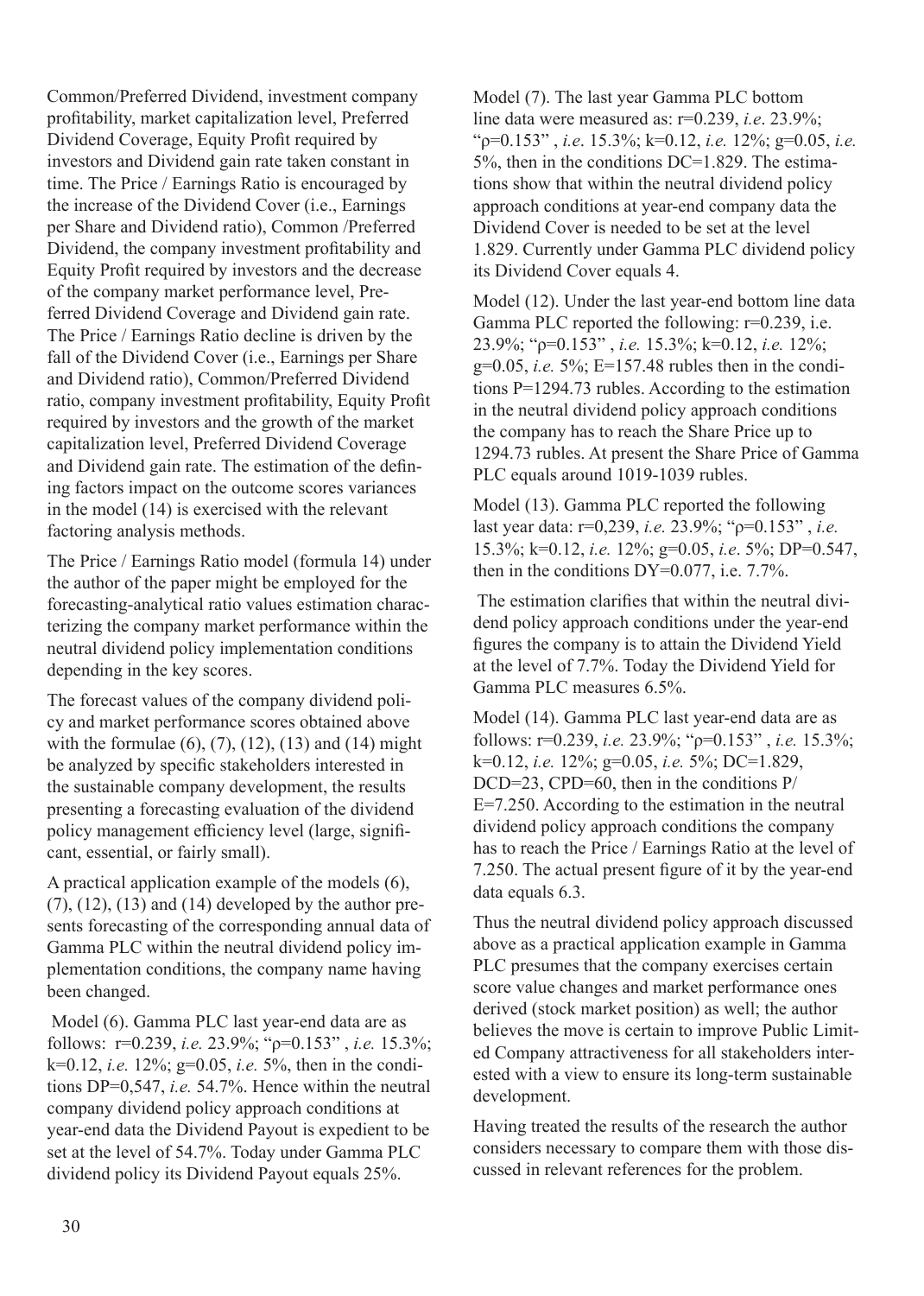## **Discussion**

The results of the research, undertaken to develop the formalized model of the dividend policy scores and company marketing performance scores derived employed for their forecasting and analysis to ensure effective dividend policy implementation management in the neutral approach conditions, carry no analogy and are considered as a fundamentally new knowledge of the problem.

Let us compare the results of the author's research obtained with those of the well-known scientists and specialists in the field discussed above in the sections "Previous Research (Present-day State of the Problem) and Methodology of Research concerning formalized models application for dividend policy forecasting analysis as a whole and within active and passive implementation approach.

The comparison has stated the following:

• the neutral dividend policy implementation approach proposed by the author is distinct from the dividend irrelevance theory and dividend policy significance theory enabling to a much greater extent consideration of all company stakeholders' interests ensuring thereby its sustainable development in the long run;

• the formalized (mathematical) models of the most significant dividend policy scores and those of the company marketing performance derived developed within the neutral dividend policy approach are more detailed and representative since they reflect the scores dependence upon a greater number of the defining factors compared with the existing models;

• the most significant dividend policy scores and those of the company marketing performance derived available in the author's models as well as a greater number of the defining factors permit carrying out a more detailed factoring analysis of the scores by the relevant methods and their forecasting based on the anticipated defining factor values, the whole of these improving a decision making process in the field of the company dividend policy management.

Meanwhile the formalized models (proposed by the author) of the most significant dividend policy scores and those of the company marketing performance derived aimed at the permanent dividend gain and high stock market efficiency bear certain restrictions. The restrictions to be overcome imply a problem for future research.

## **Conclusions**

Having completed the treatment of the formalized models to analyze and forecast the dividend policy scores and company marketing performance scores derived within neutral approach conditions of the company dividend policy implementation having been developed by the author the following conclusions are drawn:

• the neutral approach conditions of the company dividend policy implementation enables taking into account all company stakeholders' interest ensuring its sustainable development in the long run;

• the methodology of the neutral dividend policy implementation approach research is based on the concepts of the Dividend Irrelevance theory, Dividend Policy Significance theory and Sustainable company development concept;

• the formalized statement of the neutral approach conditions of the dividend policy implementation implies the corresponding formalized models construction of the most significant dividend policy scores and company marketing performance scores derived: Dividend Payout, Dividend Cover, expected Share Price, Dividend Yield and Price / Earnings Ratio;

• the formalized models of the most significant dividend policy scores and company marketing performance scores derived developed within the neutral dividend policy implementation approach reflect the score dependence upon a great number of the defining factors;

• the factoring analysis execution of the most significant dividend policy scores and company marketing performance scores derived by corresponding methods due to the formalized models principles permits finding out the basic reasons of their changes within the neutral dividend policy implementation approach;

• the formalized models of the most significant dividend policy scores and company marketing performance scores derived might be applied for their forecasting proceeding from the anticipated defining factors value that allows one to improve and streamline the proactive management decision making within the neutral dividend policy implementation approach.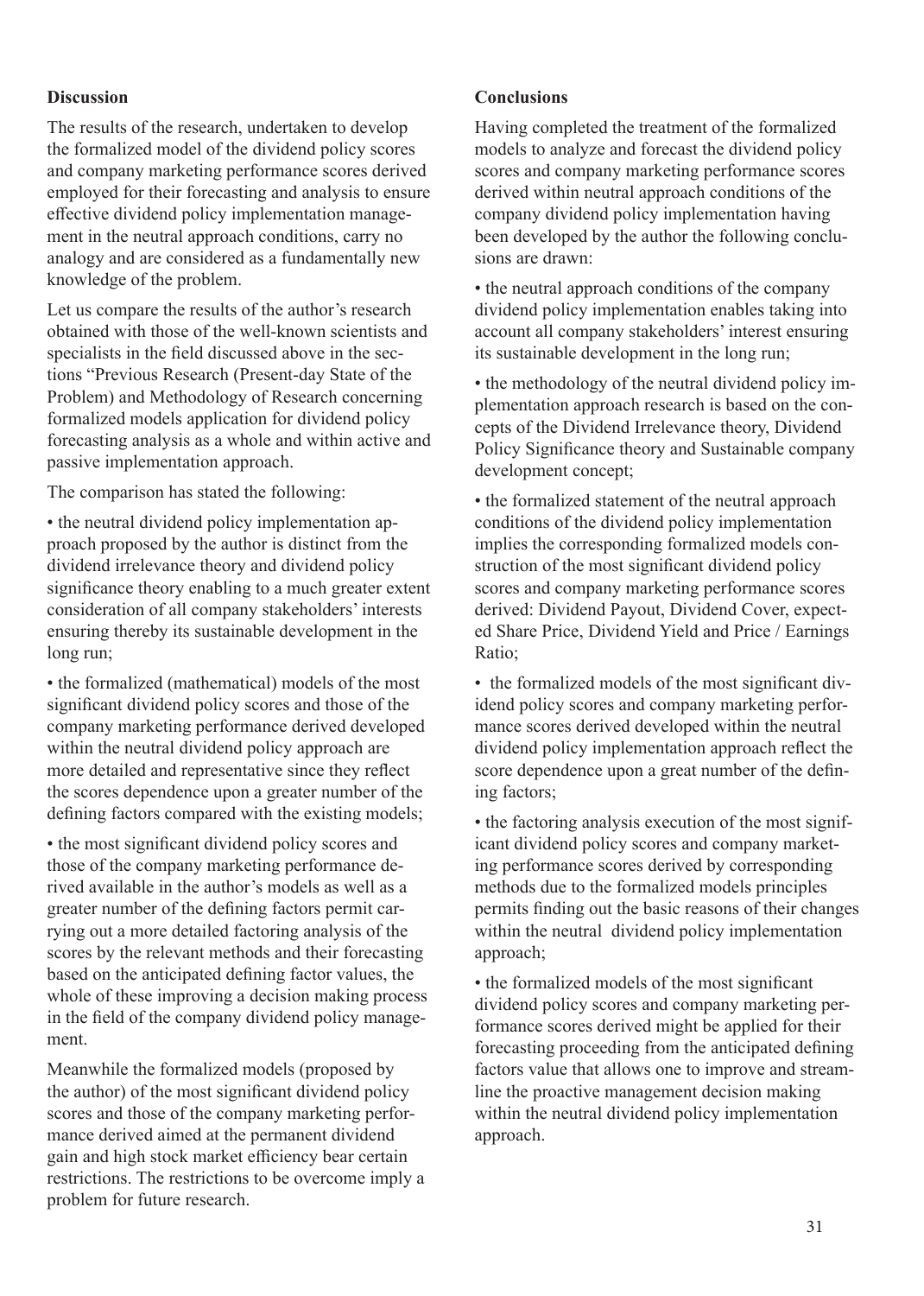## **Implications for Future Research**

The conceptual base of the formalized modeling of the most significant dividend policy scores and company marketing performance scores derived as their analysis and forecasting instrument in the neutral dividend policy implementation approach conditions, discussed above, define some general contours for a new research and performance leads. They provide a theoretical basis for the further analysis and forecasting development of the dividend policy scores in the neutral dividend policy implementation approach conditions and company marketing perfomance scores derived in terms of its practical application aspect.

The implications for the future is for further analysis and forecasting development of the dividend policy in the neutral dividend policy implementation approach conditions as follows:

• development of the formalized models of the most significant dividend policy scores and company marketing performance scores derived at the changing Dividend Yield gain rate;

• detailed and specific methodology development in terms of the dividend policy scores analysis and forecasting and company marketing performance scores derived in the neutral dividend policy implementation approach conditions extended to its other life cycles;

• refinement of the techniques of the dividend policy scores analysis and forecasting and company marketing performance scores derived in the neutral dividend policy implementation approach conditions for individual companies in different industries;

• development of economic-mathematical models and computer programs enabling application of the dividend policy scores analysis and forecasting and company marketing performance scores derived in the neutral dividend policy implementation approach conditions in practice for the process of its management.

## **References**

Bernstein, L.A. (1993). *Financial statement analysis: Theory, application and interpretation*. Irwin.

Bernstein, L.A., Wild, J., & Subramanyam, K.R. (2001). *Financial statement analysis*. Mc-Graw-Hill Higher Education.

Block, S.B., Hirt, G.A., & Danielsen, B. (2011). *Foundations of financial management*. Mc-Graw-Hill Education.

Brealey, R.A., Mayers, S.C., & Allien, F. (2017). *Principles of corporate finance.* Mc-Graw-Hill Education.

Brigham, E.F. (1983). F*undamentals of financial management.* Holt Saunders.

Brigham, E.F., & Houston, J.F. (2015). *Fundamentals of financial management: Concise.* Cengage Learning.

Brooks, C. (2014). *Introductory Econometrics for finance.* Cambridge University Press.

Dunphy, D.C., Griffiths, A., & Benn, S. (2007). *Organizational change for corporate sustainability: A guide for leaders and change agents of the future*. Routledge.

- Freeman, R.E. (2010). *Strategic management: A stakeholder approach.* Cambridge University Press.
- Friedman, R.E., & Miles, S. (2006). *Stakeholders: Theory and practice.* Oxford University Press.

Global Reporting Initiative (GRI). (2013). G4 S*ustainability reporting guidelines.* EYGM Limited.

Gordon, M.J. (1959). Dividends, earnings and stock prices. *The Review of Economics and Statistics, 41*(2), 99-105.

Gordon, M.J. (1963). Optimal investment and financial policy. *Journal of Finance, 1*8(2), 264- 272.

Helfert, E.A. (1994). *Techniques of financial analysis.* Irwin.

Helfert, E.A. (2001). *Financial analysis: Tools and techniques. A guide for managers.* Mc-Graw-Hill.

Higgins, R.C., Koski, J., & Mitton, T. (2016). *Analysis for financial management.* McGraw-Hill Education.

 Knot, G. (1985). *Understanding financial management.* Pan Books.